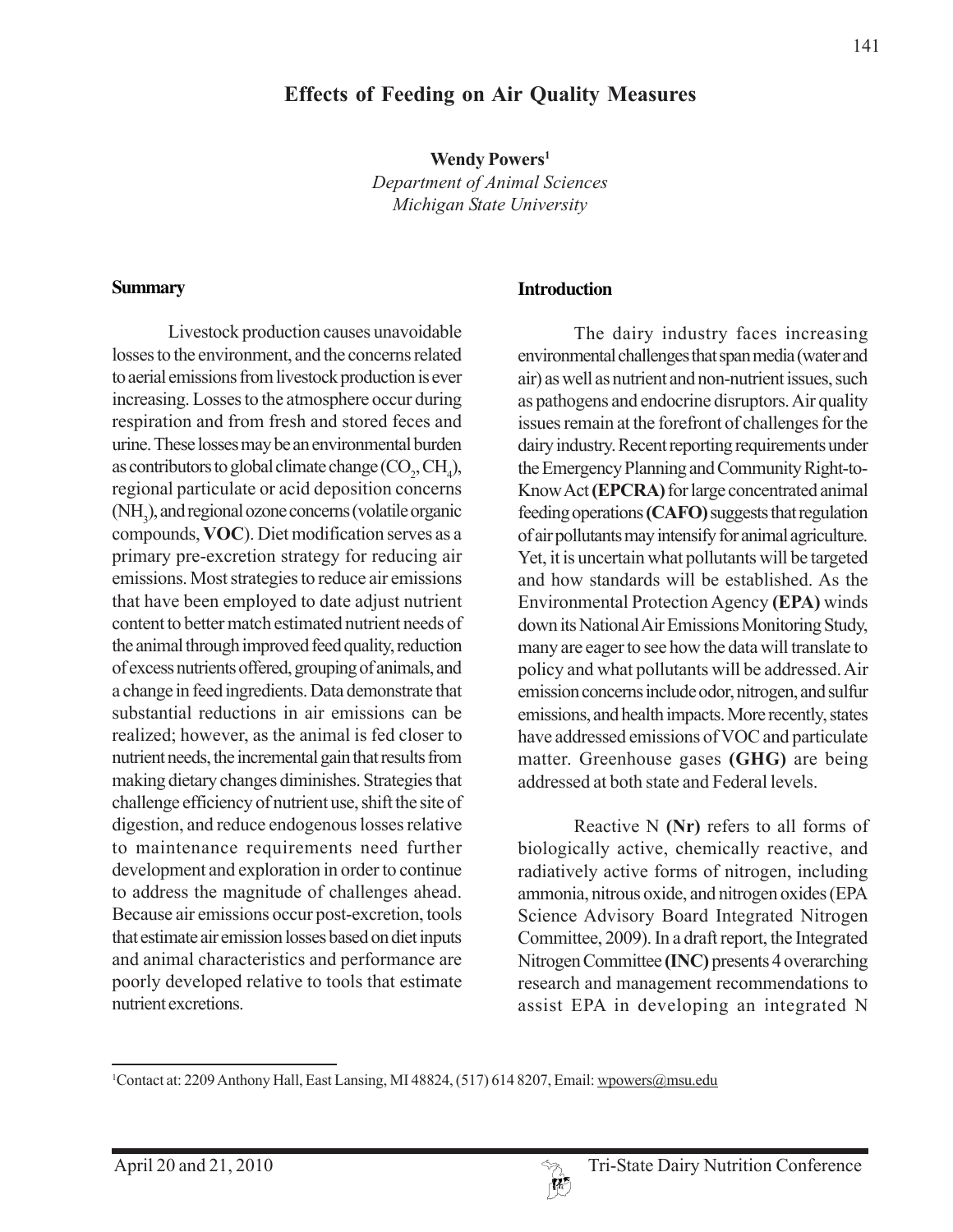management strategy and 5 specific recommendations proposed to decrease the amount of Nr lost to the US environment by 25% with no specific target date for achievement. Within the recommendations, several pertain to agriculture. One recommendation is to maximize the N efficiency of both crop and livestock production systems and to develop strategies for avoiding increased Nr load in the environment. A second recommendation promotes a policy, regulatory, and incentive framework to improve manure management to reduce Nr load and ammonia losses. The INC recommends a goal of decreasing livestock derived NH<sub>3</sub> emissions to approximately 80% of 1990 emissions, a decrease of 0.5 (terragram) N/yr [by a combination of best management practices (BMP) and engineered solutions]. While the report was a draft when first accessed, it is a strong indication that recent regulatory activity (i.e., EPCRA reporting in 2009) may be the beginning of what may follow. A final version of the report may be available from the committee website later in 2010.

Research indicates that dietary strategies can have a profound effect on gaseous emissions, particularly ammonia. Work in the area of diet and air emissions is still a relatively new field of research and what research has been conducted has focused primarily on reducing nutrient excesses in the diet. In this manner, animal needs are met and excess nutrients that are excreted are reduced, thereby representing a measure of source control. Much of the work with ruminants has targeted reduction of methane and ammonia emissions, thus these 2 gases will be the focus of this review.

## **Diet as a Tool to Reduce Ammonia Emissions**

Nutritional strategies currently available to reduce ammonia emissions include lowering dietary protein levels, changing the ratio between urinary N and fecal N, reducing urine pH, inhibiting urea degradation, and binding ammonia. Many of these

examples have been tested in swine and poultry research; however, the principles should apply to the dairy animal as well. As the issue of reducing ammonia emissions increases, innovative strategies will require development and testing.

# *Reduced dietary protein*

Minimization of N excretion is the most obvious method to curb ammonia emissions. By reducing the available substrate, less ammonia will be formed and volatilized. Endogenous N losses are unavoidable; however, as milk yield increases, endogenous losses are diluted out over greater units of product. In Holstein heifers, James et al. (1999) observed a 28% reduction in ammonia emissions when N intake was reduced 14%. Total N excretion was reduced only 20%. Tomlinson et al. (1996) reported an approximate 20% reduction in N excretion associated with a 3% reduction in dietary CP for lactating dairy cows. Limited data are available that demonstrate how reducing N excretion corresponds to reduced ammonia emissions in the dairy animal. Generally, as a guide, for each 1% reduction in dietary CP, estimated ammonia losses are reduced by 10% in swine and poultry (Aarnink et al., 1993; Jacob et al., 1994; Blair et al., 1995; Kay and Lee, 1997; Sutton et al., 1997). James et al. (1999) and Tomlinson et al. (1996) show similar findings in the dairy animal. Greater reductions in ammonia emissions from swine have been measured in recent work (20% reduction for each one percentage unit reduction in dietary protein; Powers et al., 2007). As animals are fed closer to true N requirements, further reductions in dietary CP may result in less pronounced reduction in N excretion and ammonia losses. Thus, this issue is really, "How close to requirements can we economically achieve?" Regardless, for the ruminant, we continue to be challenged with trying to more precisely define the N and amino acid requirements of the rumen and lower gastrointestinal tract, separately, in order to better feed the animal as a whole. Restrictions on ammonia emissions add urgency to these needs.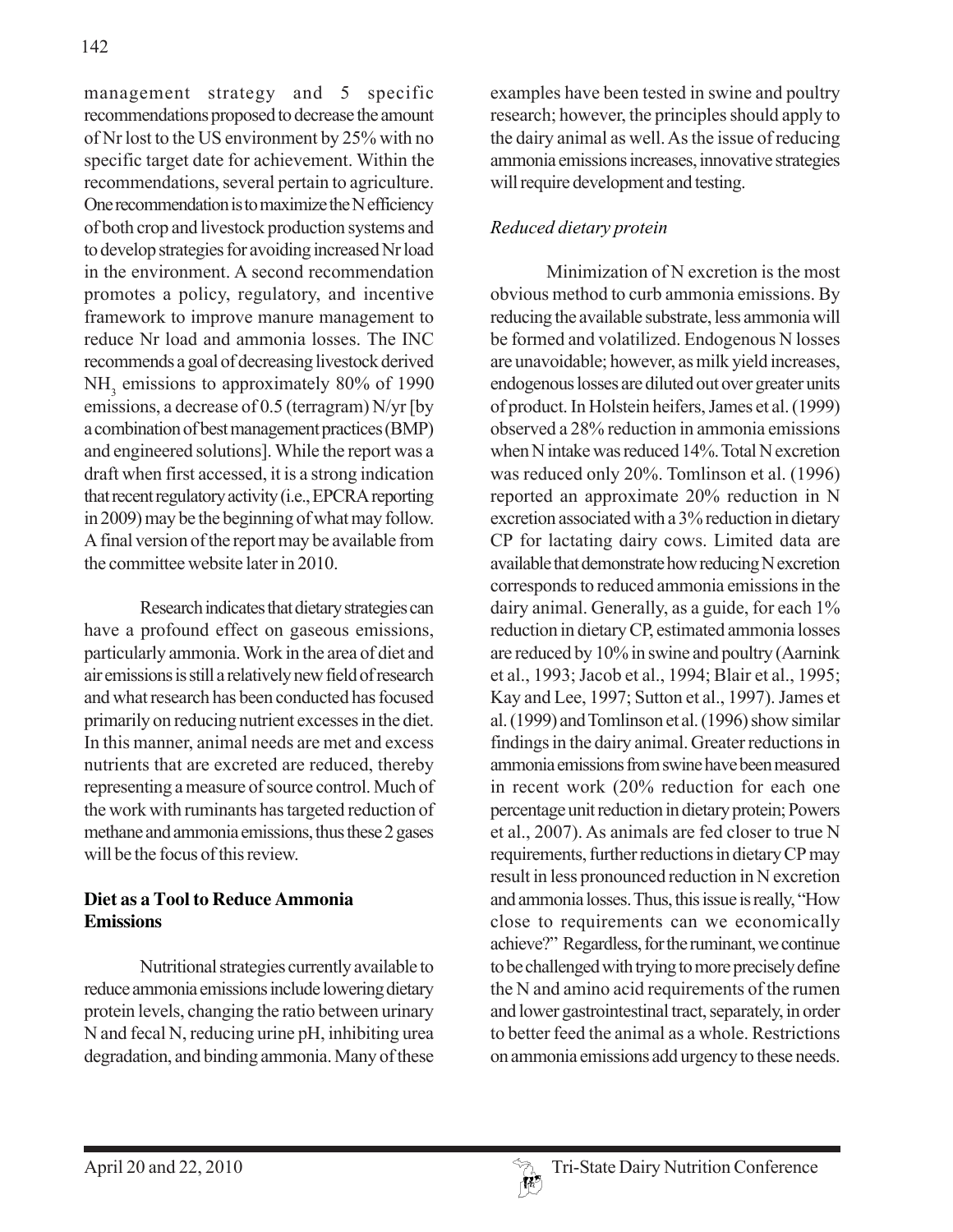#### *Fecal and urinary nitrogen ratios*

Inclusion of fermentable carbohydrates into swine diets has been shown to shift N excretion from urine to feces (Canh *et al.*, 1997b). Fecal N is less easily degraded to ammonia. Hindgut fermentation can increase fecal N while decreasing urinary N. Tomlinson *et al.* (1996) illustrated that cows fed calcium soaps of long chain fatty acids  $(Ca-LCFA)$  excreted greater urine N $(g/day)$  than those fed control diets (P=0.0006). The authors attributed this to reduced microbial protein synthesis in the Ca-LCFA diets, with concomitant increase in ammonia conversion to urea and excretion in the urine. Fecal  $N$  (g/day) was numerically less in cows fed the Ca-LCFA diets, demonstrating that a shift in N excretion patterns may have occurred. While this study was not designed to examine strategies to shift N excretion in the dairy animal, future studies are needed to investigate dietary manipulation of N excretion to promote reduced ammonia emissions. Similarly, Canh *et al.* (1997a) observed reduced ammonia emissions of 26 to 53% by including Casalts in swine diets up to dietary Ca levels of 7 g/kg to  $10 \frac{\text{g}}{\text{kg}} (0.7 \text{ to } 1\%)$ .

## *Urease inhibition, pH manipulation, and additives*

Other dietary approaches to reduce air emissions that have been tested include diet acidification and use of feed additives. By acidifying the diets, excreta also is acidified. The acidic conditions promote retention of N in excreta, thereby decreasing volatilization of the N as ammonia. Recent work with laying hens demonstrated a 40% reduction in ammonia emissions with no negative performance effects when acidified diets were offered (Wu-Haan et al., 2007). Several feed additives claim to reduce N excretion and ammonia emission potential by binding ammonia or inhibiting urease. Amon *et al.* (1995) fed a De-Odorase (Alltech; Nicholasville, KY), a yucca extract, to fattening pigs and observed reduced ammonia concentrations in the feeding rooms over a 7-wk period. Ammonia concentration was reduced, on average by 26% in rooms where the extract was fed. Similarly, ammonia emission was reduced 26% in the study. Preliminary data demonstrate that dietary inclusion of yucca extracts in steer diets reduces ammonia emissions by a similar magnitude (Li, unpublished). Dietary inclusion of clinoptilolite (Wu-Haan et al., 2007) and other clay minerals to reduce ammonia emissions has resulted in variable findings, and studies incorporating these additives into dairy diets are absent. Other additives that are of current interest for swine and poultry diets are bacterial products, including probiotics, which may improve intestinal health and promote better utilization of feed nutrients. As a post-excretion amendment, effectiveness of these same strategies (acidification, urease inhibition, or N binding) towards reducing ammonia emissions is mixed. Yucca plant extracts have been evaluated by Powers et al. (1999), finding that ammonia concentrations in stored dairy manure were reduced. Similar findings were reported by Panetta et al. (2005) when yucca extract was added to swine manure. Kithome *et al.* (1999) observed that application of a layer of 38% zeolite placed on the surface of the composting poultry manure reduced  $NH<sub>3</sub>$  losses by 44%. Amon *et al.* (1997) observed greater ammonia concentration and emission when clinoptilolite was used in broiler houses. Continued investigation into acidification, binding, and inhibition strategies is warranted as is delineation of the mechanism of effective strategies.

## **Diet as a Tool to Reduce Methane Emissions**

Interest in reducing enteric methane production continues to grow due to concerns about climate change, coupled with the yet unresolved potential to capture carbon credits on the dairy farm. While earlier work that reduced enteric methane targeted improved animal performance through reduced energy losses (use of ionophores, higher

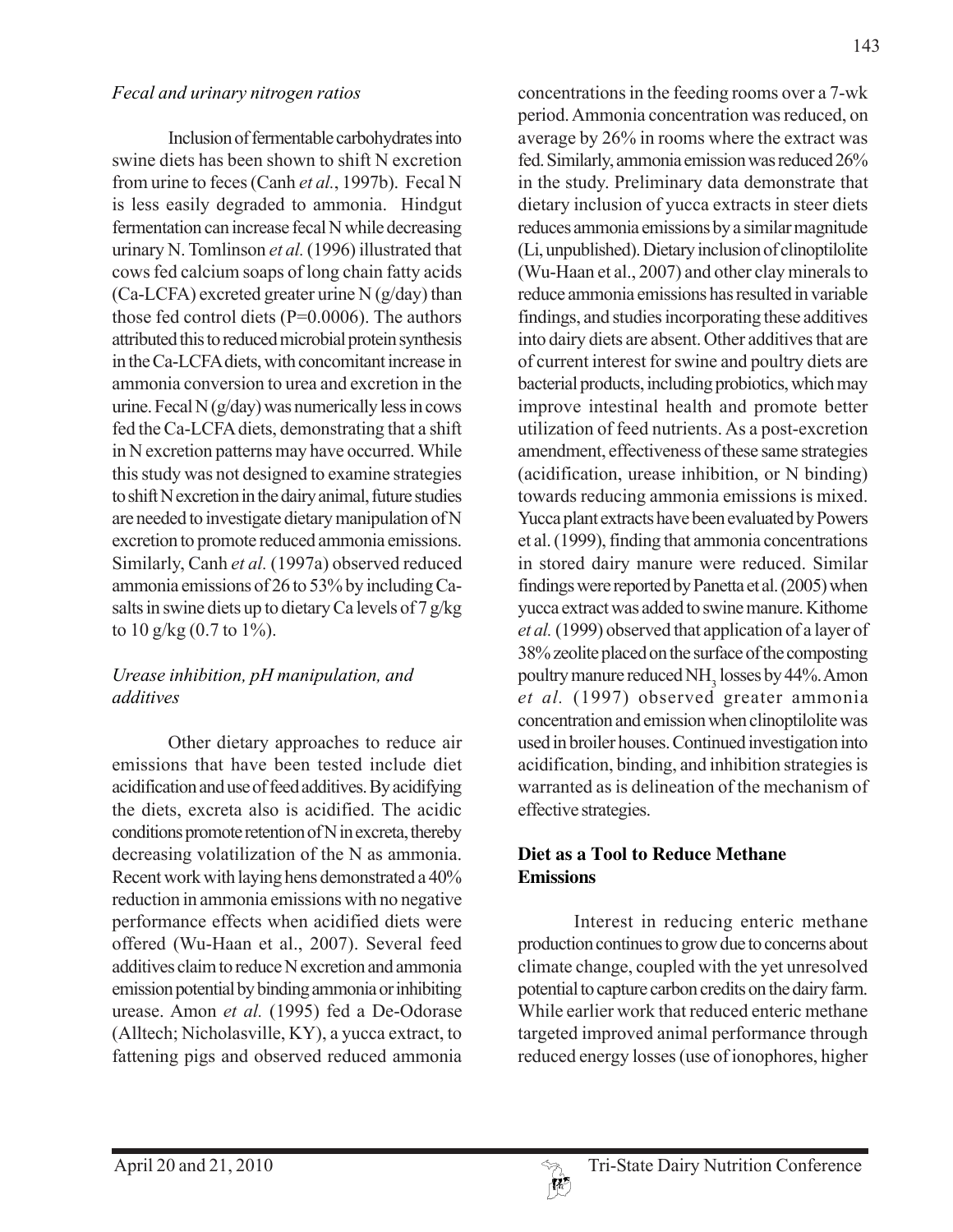grain diets, and better quality forages), more recent efforts have the primary objective of reducing enteric methane. Results have often demonstrated a decrease in enteric methane at the expense of animal performance.

Recently, Hollmann et al. (2009) found that while feeding coconut oil to lactating dairy cows did reduce methane emissions, feed intake and milk production suffered. So while methane per unit of milk was reduced in cows offered the diets containing coconut oil, it is unlikely in the near future that carbon credit opportunities will be sufficiently attractive to entice one to increase diet cost by adding coconut oil to the diet and withstand a reduction in milk produced. Similarly, Beauchemin et al. (2009) demonstrated that adding sources of long-chain fatty acids to the diet in the form of processed oilseeds could reduce methane emissions, but in some cases (sunflower seeds or flax seeds), the reduction in methane was at the expense of diet digestibility. Use of crushed canola seed reduced methane emissions without the negative impacts on diet digestibility or milk production (Beauchemin et al., 2009).

Wina et al. (2005) reviewed studies that had evaluated the use of saponins (steroid or triterpene glycoside compounds found in a variety of plants) and reported that some in vitro and in vivo experiments had demonstrated beneficial effects of saponin, such as defaunation of the rumen and manipulation of the end products of fermentation. The surfactant properties of saponins result in antiprotozoal activity due to cell lysis when the saponin complexes with the cholesterol in protozoal cell membranes. Saponins have antibacterial activity and modify ruminal fermentation by suppressing ruminal protozoa and selectively inhibiting some bacteria and reducing ruminal ammonia concentrations. Saponin sources within the U.S. include the desert plant, *Yucca schidigera.* Yucca extract contains 4 to 6% of steroid saponins, representing numerous different structures. *Quillaja*

*saponaria,* from the soapbark tree in Chile, contains 8 to 10% total saponins and more than 20 different structures of triterpenoid saponin. Both yucca and quillaja saponins are commercially available products that have been used as feed additives. Holtshausen et al. (2009) reported that diet inclusion of *Yucca schidigera* or *Quillaja Saponaria* at levels that lowered in vitro methane production also reduced fiber digestibility and ruminal fermentation. Feeding at a lower level (in vivo) produced no differences in methane production compared to a control diet (Holtshausen et al., 2009). Preliminary in vivo findings by Li (unpublished) are encouraging in that dietary inclusion of *Quillaja saponaria*, at an inclusion level higher than that fed by Holshausen et al. (2009), appears to reduce methane emissions from steers without negatively impacting steer growth. However, the data do not show benefits from including *Yucca schidigera* in the steer diets. This study is still in the early stages and further replication of findings is needed.

No long-term studies have been conducted to evaluate extended animal performance or adaptation of rumen bacteria. One approach to avoid adaptation is to offer diets containing saponins intermittently or to rotate the source of saponin in the diet (steroid and triterpenoid sources).

## **Conclusions**

Certain dietary approaches (source reduction or nutrient input mass reduction strategies) may be better-suited to long-term beneficial effects on air emission mitigation than others (manure nutrient form modification strategies). Nutrient form modification changes the chemical form of the nutrients being excreted through diet modification (i.e. diet acidification, dietary inclusion of additives such as urease inhibitors, or feedstuff selection to shift the site of N excretion). Those strategies that reduce nutrient input mass must, by mass balance definition, decrease nutrient mass output, yet those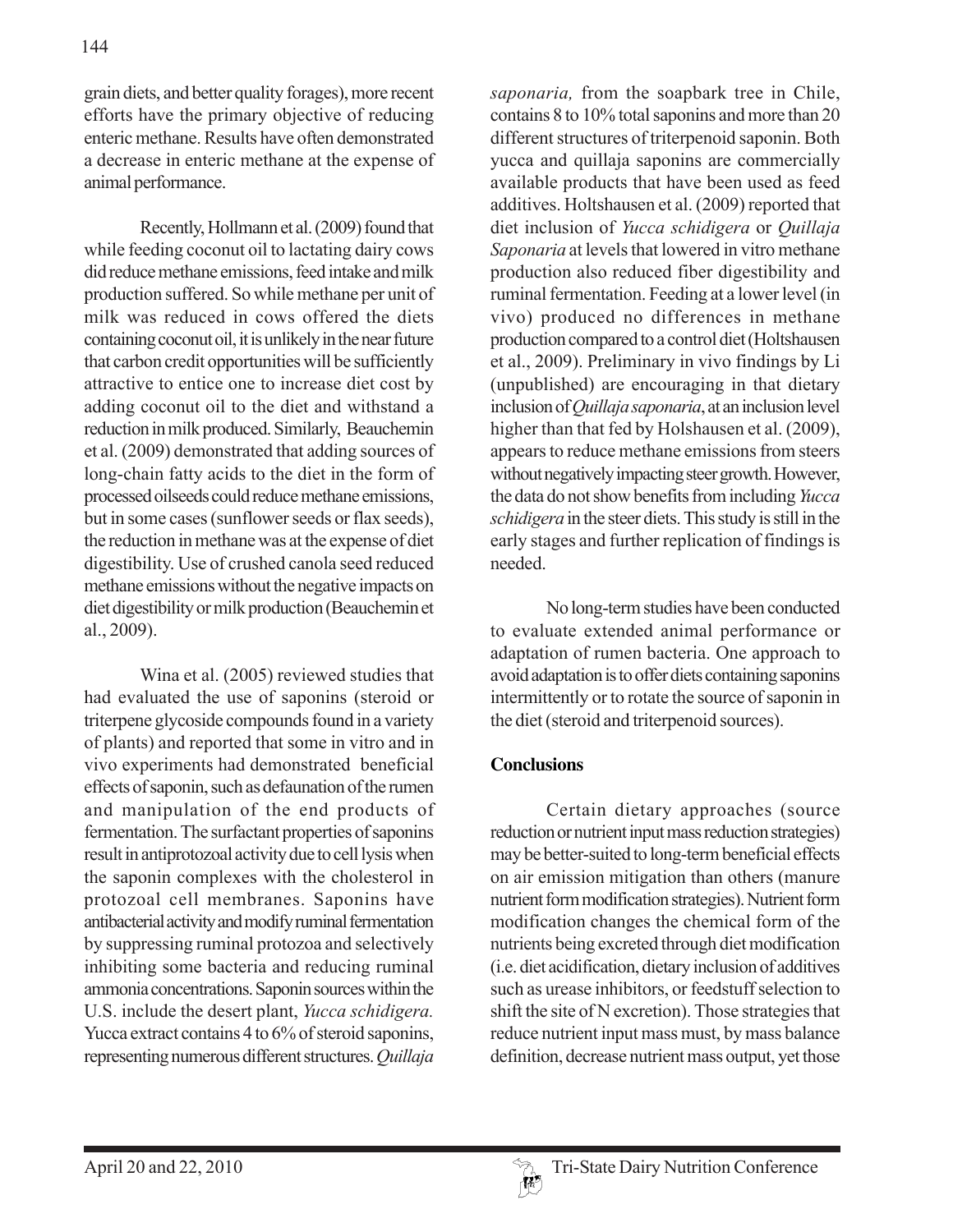that only change the form may initially reduce nutrient emissions to air because they "trap" nutrients in chemical forms that are not volatilized. However, the long-term effects of trapping nutrients in unknown; at some point those nutrients may escape.

An additional consideration is that while dietary strategies are currently at a stage of 'untapped potential' and as strategies are implemented, the magnitude of additional strategy adoption will likely follow the law of diminishing returns. Diet strategies alone, likely won't be sufficient to meet the pending compliance challenges that animal production could face, particularly as industry adopts practices that reduce dietary nutrient excesses. A combination of nutrition and engineering strategies will likely be needed. Post-excretion mitigation strategies are needed in combination with pre-excretion (diet) strategies in order to address emissions that occur during storage, particularly when diet manipulation methods that change the nutrient form but not the nutrient concentration are employed.

## **References**

Aarnink, A.J.A., P. Hoeksma, and E.N.J. Ouwerkerk. 1993. Factors affecting ammonium concentration in slurry from fattening pigs. Pages 413-420. *In*: Proc. of the First International Symposium on Nitrogen Flow in Pig Production and Environmental Consequences. Wageningen, The Netherlands. (June 8–11).

Amon, M., M. Dobeic, T.H. Misselbrook, B.F. Pain, V.R. Phillips, and R.W. Sneath, 1995. A farmscale study on the use of De-Odorase for reducing odour and ammonia emissions from intensive fattening piggeries. Bioresource Tech. 51:163-169.

Beauchemin, K.A., S.M. McGinn, C. Benchaar, and L. Holtshausen. 2009. Crushed sunflower, flax, or canola seeds in lactating dairy cow diets: Effects on methane production, rumen fermentation, and milk production. J. Dairy Sci. 92: 2118-2127.

Blair, B., J. Jacob, and T. Scott. 1995. Reducing manure pollution. Poultry Highlights. Research Report, Page 2. Department of Animal Science, The University of British Columbia.

Canh, T.T., A.J.A. Aarnink, Z. Mroz, and A.W. Jongbloed. 1997a. Influence of dietary calcium salts and electrolyte balance on the urinary pH, slurry pH and ammonia volatilization from slurry of growing finishing pigs. J. Anim. Sci. 75(Suppl. 1):1989. (Abstr).

Canh, T. T., M. W. A. Verstegen, A. J. A. Aarnink, and J. W. Schrama. 1997b. Influence of dietary factors on nitrogen partitioning and composition of urine and feces of fattening pigs. J. Anim. Sci. 75:700-706.

EPA Science Advisory Board Integrated Nitrogen Committee (INC). 2009. Draft report available and accessed May 2009; http://yosemite.epa.gov/sab/ SABPRODUCT.NSF/ 81e39f4c09954fcb85256ead006be86e/ c83c30afa4656bea85256ea10047e1e1!OpenDocument.

Hollmann, M., W.J. Powers, A. Fogiel, N.M. Bello, J.S. Liesman, and D.K. Beede. 2009. Increasing dietary concentration of coconut oil reduces enteric methane emission from lactating Holstein cows. J. Anim. Sci. Vol. 87, E-Suppl. 2/J. Dairy Sci. Vol. 92, E-Suppl. 1. Abstract 371.

Holtshausen, L., A.V. Chaves, K. A. Beauchemin, S.M. McGinn, T. A. McAllister, N.E. Odongo, P.R. Cheeke, and C. Benchaar. 2009. Feeding saponincontaining *Yucca schidigera* and *Quillaja saponaria* to decrease enteric methane production in dairy cows. J. Dairy Sci. 92: 2809-2821.